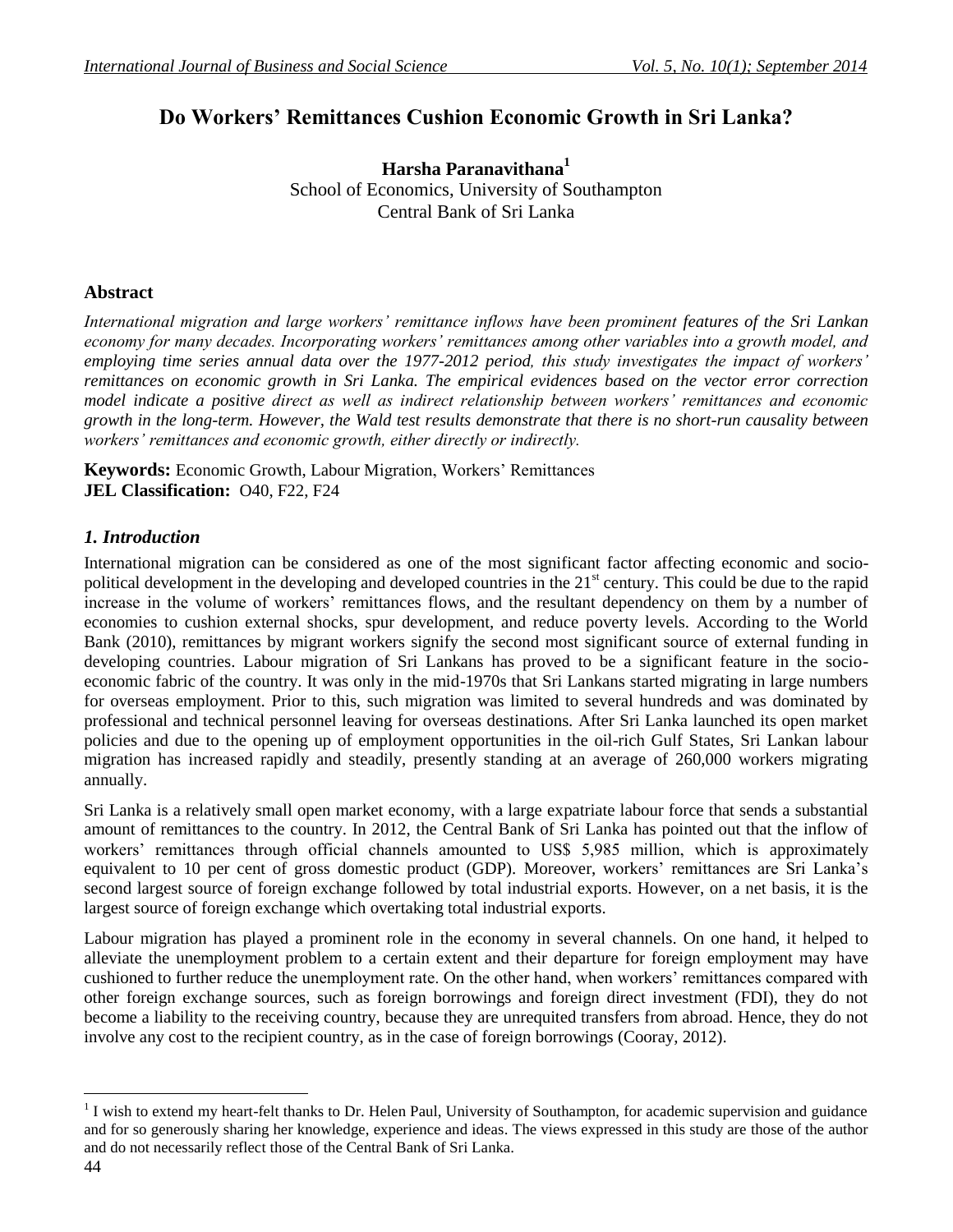$\overline{a}$ 

In spite of the above positive attributes, there are concerns about certain adverse socio-economic effects of migration. It is argued that the disintegration of migrant workers' families, particularly female workers has had adverse repercussions, such as on children's well-being and the misuse of remittances by spouses (Gunatilleke, Colombage, and Perera, 2010).

However, there is a general consensus among policymakers that migrants remit money and it contributes to the economic growth in terms of inflow of foreign exchange and through the multiplier effect, once such remittances are utilized in the country. Therefore, it would be interesting to investigate whether the same conclusion could be driven for Sri Lanka as well. In this context, this empirical study attempt to contribute to understand the relationship between workers' remittances and economic growth in Sri Lanka using econometric analysis which would helpful for policy makers in making necessary policy action on labour migration in the future period.

The study is structured as follows. The next section presents the theoretical perspective and the empirical literature on workers' remittances and economic growth. Methodology and empirical analysis using econometric techniques are explored in the third section and the final section presents the conclusions and policy implications.

### **2.** *Theoretical Perspective and Review of Empirical Literature*

#### **2.1. Theoretical Perspective: Workers' Remittances and Economic Growth**

When considering the theoretical perspective of workers' remittances and economic growth, it can be identified that the former influences the latter through three different channels - capital accumulation, total factor productivity (TFP), and labour force growth.

Workers' remittances can affect the degree of capital accumulation in the remittances recipients' countries in three different ways which have been initially pointed out by Chami, Hakura, and Montiel (2009). Based on their idea, firstly, from a microeconomic perspective, workers' remittances can increase the rate of accumulation of both human and physical capital. Secondly, it leads to a decrease in the cost of capital in the remittances recipient country. In this context, additional borrowing would permit the amount of new investment that can be financed in the presence of workers' remittances flows during any given period. Finally, workers' remittances inflows may influence domestic capital accumulation through their impacts on domestic macroeconomic stability. As a result, of that, remittances inflows make the domestic economy less volatile.

Most of the researchers have demonstrated that workers' remittances may influence growth rate of TFP through the effects on the size of domestic productive sectors that generate dynamic production externalities as well as through effects on the efficiency of domestic investment. However, Barajas et al. (2009) point out that workers' remittances influence the efficiency of investments, depending on who is making the investment decision. If the recipient makes the decision on behalf of the remitter, it is likely that the decision is not as efficient as one made by a skilled domestic financial intermediary in the case of proper capital inflow.

Workers' remittances can have various effects on the labour market. On one hand, regardless of their intended use, workers' remittances transfers may be plagued by severe moral hazard problems (since remitter and recipients are generally separated by long distances), an idea that is highlighted by Barajas et al. (2009) and Naiditch and Vranceanu (2009). On the other hand, to the extent that workers' remittances inflows are simple income transfers, recipient households may rationally substitute unearned remittances income for labour income. In general, most studies have identified that international labour migration and workers' remittances tend to reduce household labour supply<sup>2</sup>, although these effects are sometimes influenced by gender<sup>3</sup>.

The above facts demonstrate that workers' remittances have many positive impacts on economic growth, but these are typically of highly uncertain magnitude and conflicting directions. Therefore, the effects of workers' remittances on economic growth of the recipient economies are theoretically ambiguous.

 $2$  Itzigsohn (1995), using the panel data of four Caribbean countries (Dominican Republic, Guatemala, Haiti, and Jamaica), highlights that workers' remittances inflows have a positive and significant effect on nonparticipation in the labour market of the other family members.

<sup>&</sup>lt;sup>3</sup> Using panel data from two large surveys in Nicaragua, Funkhouser (2006) has demonstrated that international migration does indeed tend to reduce labour force participation. In a similar study using panel data from El Salvador, Acosta (2006) has identified that the effects of workers' remittances on labour force participation differ by gender.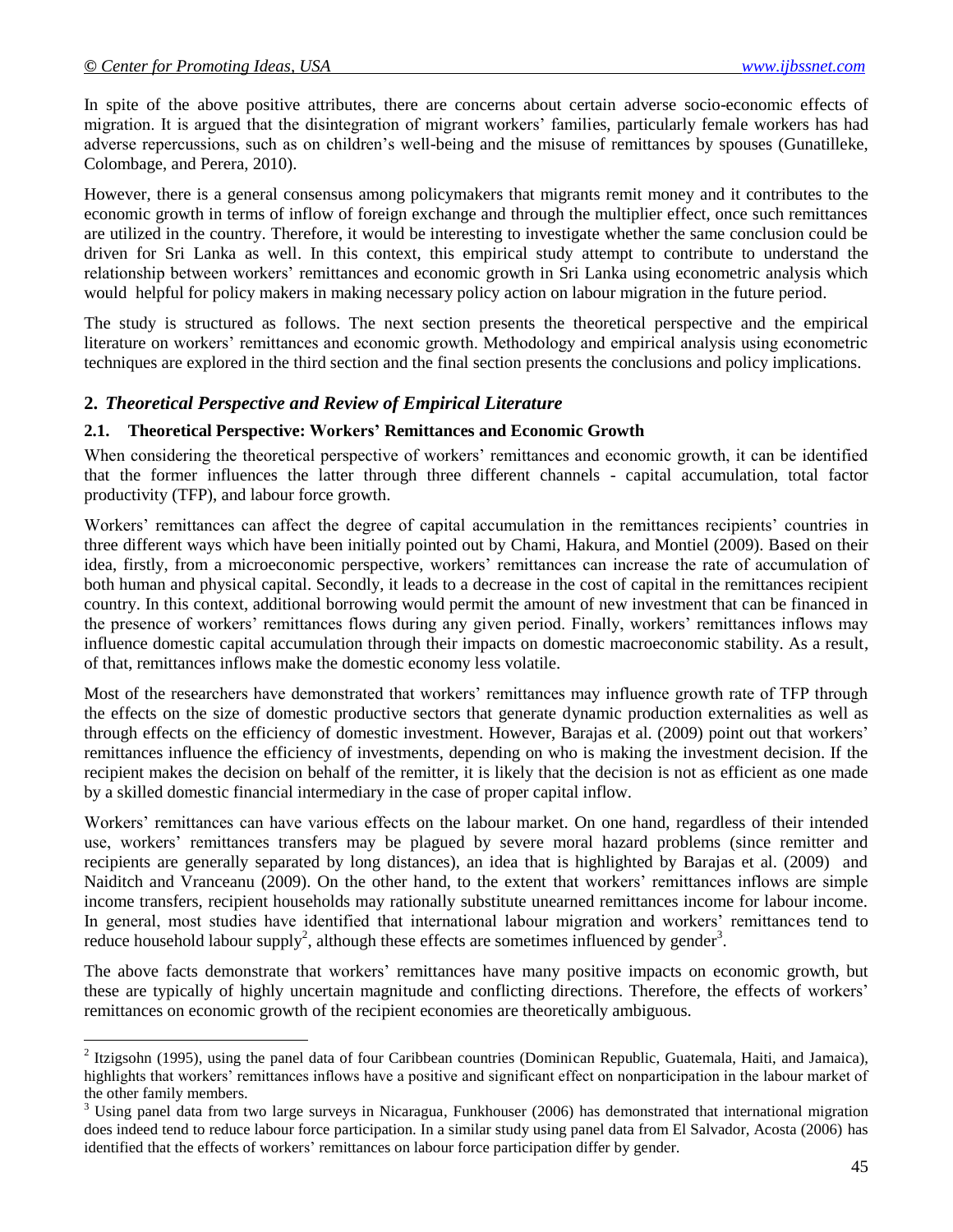## **2.2. Review of Empirical Literature**

From a macro perspective, the relationship between workers' remittances and economic growth has come under renewed scrutiny. Because empirical evidence on the impact of workers' remittances on economic growth appears to be ambiguous, their influence is still open for discussion. Workers' remittances are used either for investment, consumption or both. Some elements of the literature point out that by easing liquidity constraints, workers' remittances can contribute to investment in human and physical capital and thereby affect the economic growth of the host country. Another strand of literature on workers' remittances proposes that using remittances for consumption does not make any substantive contribution to the economic growth of the host country.

## **2.2.1. Empirical Literature in the Global Context**

When considering the empirical literature regarding the size of workers' remittances inflow and the importance of human and physical capital diffusion in economic growth, Chami et al. (2008) demonstrate that workers' remittances can increase economic growth by increasing investments in human and physical capital by developing the financial system in the remittances' recipient country. Furthermore, as significant portion of workers' remittances is spent on education and nutrition, this results to a higher rate of human capital accumulation which leads to high TFP and subsequent economic growth. Finally, they point out that by increasing the accumulation of human and physical capital, workers' remittances could have a positive impact on economic growth by affecting the recipient countries<sup>?</sup> financial system<sup>4</sup>. In the context of workers' remittances cushioning the human and physical capital development of the remittances recipient country, Cox-Edwards and Ureta (2003), Kure and Nwosu (2008), Adams and Cuecuecha (2010), and Mim and Ali (2012) have identified a positive and significant results. Furthermore, Senbeta (2013) demonstrates that workers' remittances have a positive and significant impact on human and physical capital, while the impact on TFP growth is insignificant.

However, the impact of the workers' remittances on the economic growth determines the minimum threshold of human capital stock in the remittances receiving country (Garcia-Fuentes and Kennedy, 2009). Benhabib and Spiegel (1994) have confirmed this idea, following Nelson and Phelps' (1966) and Romer's (1990) formulated model for TFP growth as a function of human capital and an interaction term between human capital and workers' remittances. They suggest that the economic growth rates may differ among countries because of differences in human capital stock levels. Other studies that find a positive and significant influences of the interaction between human capital and workers' remittances on economic growth are by Li and Liu (2005), Eller, Haiss, and Steiner (2006) and Calero, Bedi, and Sparrow (2008). However, Balasubramanyam, Salisu, and Sapsford (1999), and Makki and Somwaru (2004) have identified a positive but insignificant effect of the interaction between human capital and workers' remittances on economic growth.

There are empirical evidences which highlights that workers' remittances cushion economic growth through their positive impact on savings or investment. Lucas (2005) demonstrates that workers' remittances positively influence accelerating investment in India, Morocco, and Pakistan. A similar conclusion is obtained by Glytsos (2002) using panel data of Mediterranean countries. Addressing the financial position development in the workers' remittances recipient country context, Burgess and Haksar (2005) and Giuliano and Ruiz-Arranz (2009) highlight that workers' remittances act as an important source of foreign capital, while its role as a significant component of balance of payment (BOP) serves as a boon to the economy. Furthermore, they confirm that workers' remittances cushion the reduction of the current account deficits in the BOP and thereby reduce dependence on foreign borrowings. Additionally, Sayan (2004) and Lopez-Cordova and Olmedo (2006) point out that at a macro perspective, the positive financial position created by workers' remittances, which are likely to be large, and offer a firm source of foreign currency that can support to avoid BOP crisis.

Conversely, some negative relationships of workers' remittances and economic growth have also been found in the past literatures. Confirming the above argument, Chami, Fullenkamp, and Jahjah (2003) find a robust negative correlation between workers' remittances and economic growth<sup>5</sup>. This specifies that such remittances may not be intended to serve as a source of capital for economic development.

<sup>4</sup> Workers' remittances can help develop the banking system of remittance recipient countries by increasing the demand for money. Additionally, it contributes to the financial development of the remittance recipient economies and subsequently causes higher economic growth (Chami et al., 2008).

<sup>&</sup>lt;sup>5</sup> The entire data set includes 113 countries for which worker remittances are reported over the 1970–1998 period.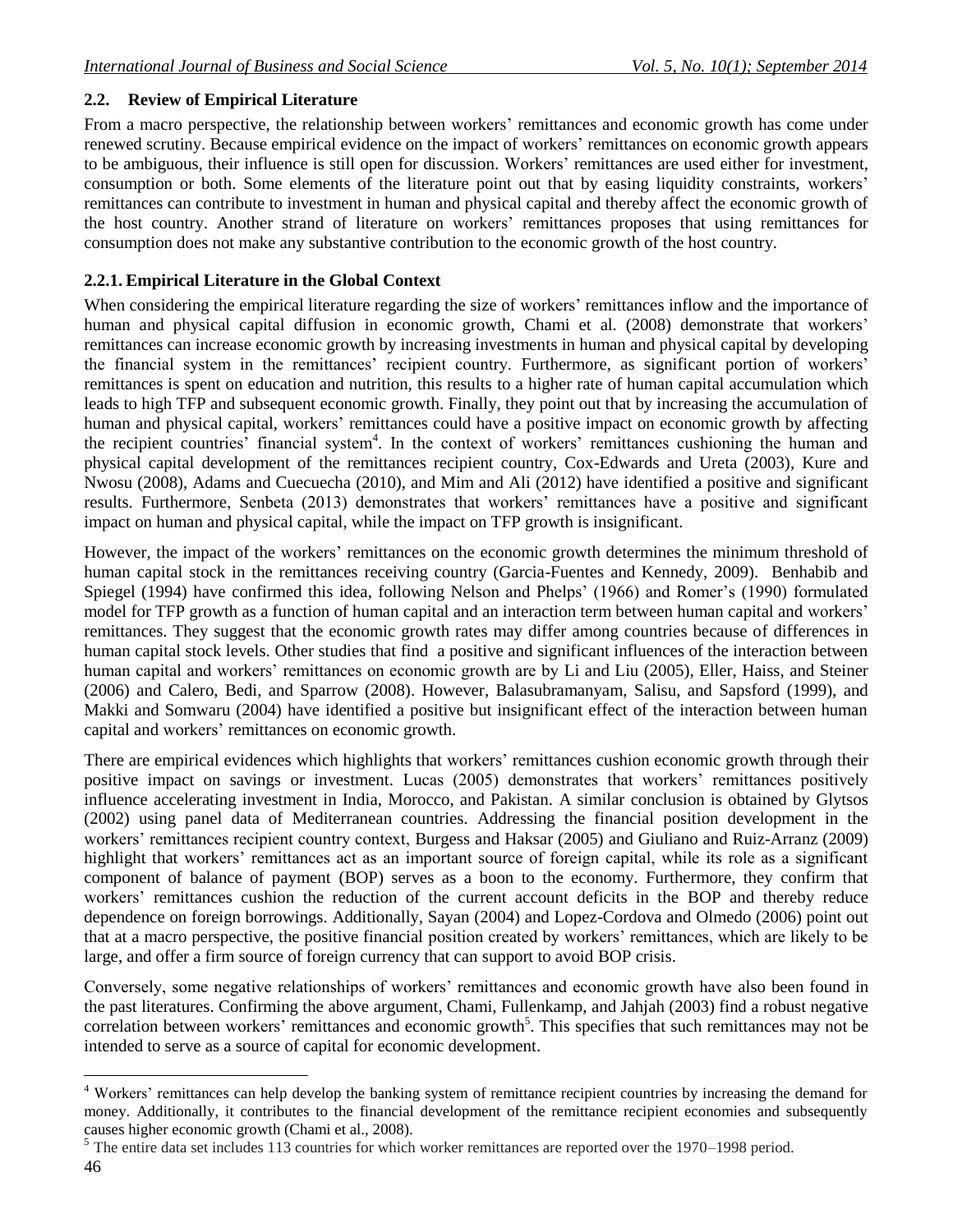Additionally, they demonstrate that when workers' remittances are used by recipients to reduce their labour supply and labour market participation, then there is a potential for economic activity to be adversely affected.

However, Rapoport and Docquier (2005) argue that Chami, Fullenkamp, and Jahjah (2003) ignore the possibility that workers' remittances could influence investment and human capital formation through the existence of liquidity constraints. Therefore, human capital, a significant factor that affects growth was absent in their analysis. However, Barajas et al. (2009) have not identified a robust and significant positive affect of remittances on longrun economic growth, and frequently find a negative relationship between remittances and economic growth<sup>6</sup>.

Some literature on workers' remittances proposes that using remittances for consumption does not make any substantive contribution to the economic growth of the remittances recipient country. Böhning (1975), Rempel and Cobdell (1978), Stahl and Habib (1989), Sofranko and Idris (1999), and Rajan and Subramanian (2005) confirm this idea and demonstrate that workers' remittances are primarily used for consumption purpose and therefore resource would fail to create sufficient savings required for desired economic growth. Supporting the above arguments, Das and Serieux (2010) point out that 1 per cent increases in the rate of workers' remittances flows increases the rate of consumption by around 0.8 per cent and has no statistically discernible effect on the rate of investment.

#### **2.2.2. Empirical Literature in the Sri Lankan Context**

A number of studies have been conducted the impact of workers' remittances on economic growth in Sri Lanka. Using quarterly data in Sri Lanka, Lueth and Ruiz-Arranz (2007) have investigated the response of workers' remittances to macroeconomic shocks. The results prove that workers' remittances are positively correlated with real GDP, undermining their usefulness as a shock-absorber using both descriptive evidence and econometric analysis. To identify the relationship between workers' remittances and economic growth in three South Asian countries, namely Bangladesh, India, and Sri Lanka, Siddique, Selvanathan, and Selvanathan (2010) have used annual time series data. They highlight a positive and significant relationship between workers' remittances and economic growth in Bangladesh. In India, they identify no causal relationship between workers' remittances and economic growth. However, in Sri Lanka, a two-way directional causality is found. This means economic growth influences workers' remittances and vice-versa. Using an endogenous growth model, Cooray (2012) conduct a study to investigate the impact of workers' remittances and economic growth in six South Asian countries, including Sri Lanka. The results in the Sri Lankan context prove that workers' remittances have a positive and significant effect on economic growth. The positive and significant interactive effect of remittances on economic growth is detected through the level of education and financial sector development. Also, Jawaid and Raza (2012) identify a positive and significant long-run relationship between workers' remittances and economic growth in Bangladesh, India, Nepal, and Sri Lanka. However, the results regarding Pakistan is negative and significant<sup>7</sup>. In contrast, in the above context, Habib and Nourin (2006) demonstrate a negative relationship between workers' remittances and economic growth in India, Indonesia, Sri Lanka, and Thailand, whereas this relationship is positive in Bangladesh, Pakistan, and Philippines economies.

### *3. Methodology and Empirical Analysis*

#### **3.1. Data Collection**

 $\overline{a}$ 

The relationship between workers' remittances and economic growth in Sri Lanka is examined using annual time series data covering over the 1977-2012 period. This study presents an endogenous growth model based on growth-accounting techniques that will show the relationship between growth rate of GDP and the growth rate of TFP, human capital, physical capital, labour force, and workers' remittances<sup>8</sup>.

 $6$  To keep the reporting simple, Barajas et al. (2009) report results for two different sets of countries: all countries and emerging countries only. To the measurement of remittances, they use workers' remittances as a percentage of GDP.

<sup>7</sup> In causality analysis, Jawaid and Raza (2012) have identified the bidirectional causality between workers' remittances and economic growth in Nepal and Sri Lanka and unidirectional causality between workers' remittances and economic growth in Bangladesh, India and Pakistan.

<sup>&</sup>lt;sup>8</sup> Data for GDP, workers' remittances, and physical capital (gross domestic capital formation) are from the Central Bank of Sri Lanka. The data for total labour force (population ages 15-64) is from the combination of Penn World Table Version 7.1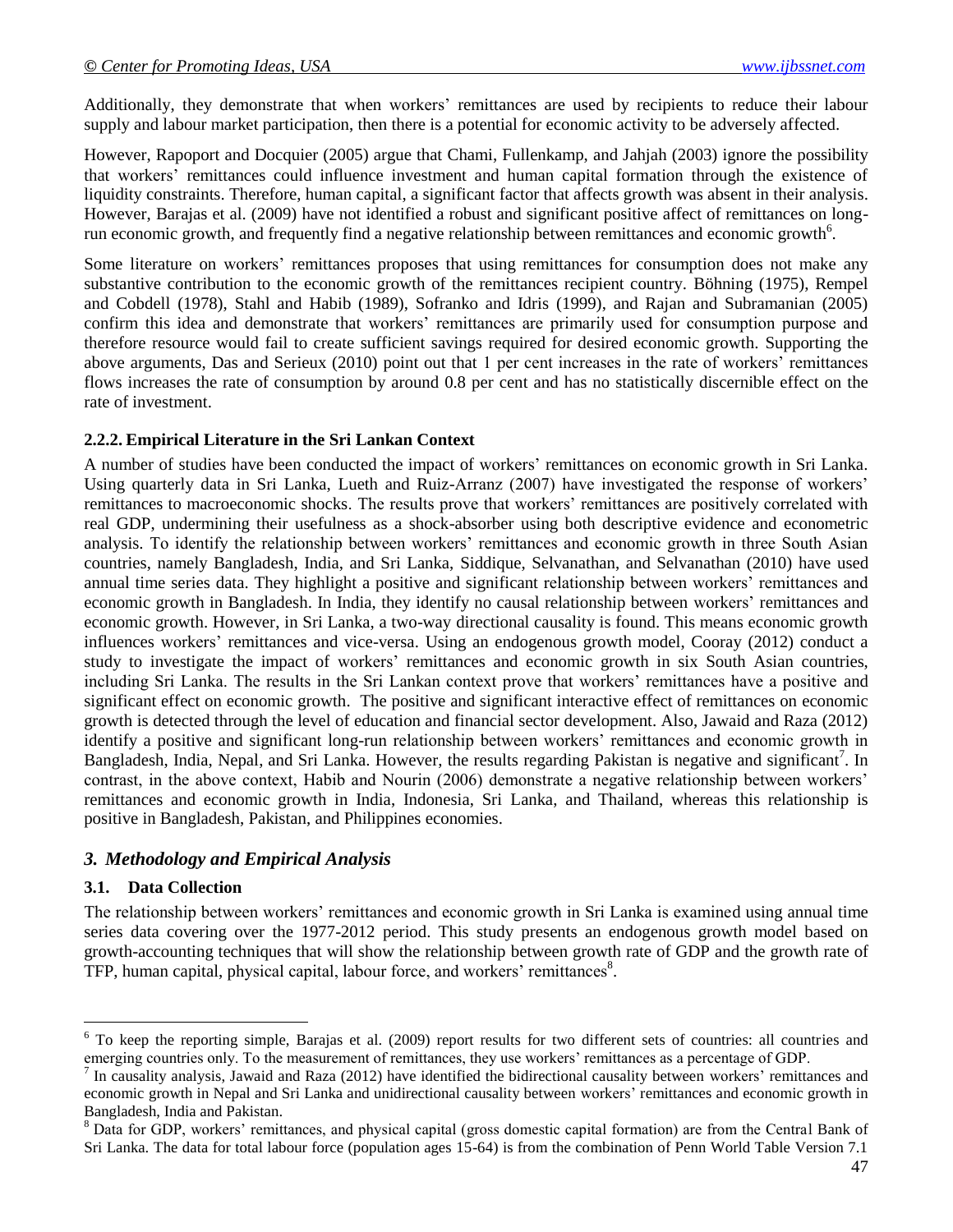## **3.2. Formulation of the Model**

A Cobb-Douglas production function is used in this study to investigate the impact of workers' remittances on economic growth through the factors of TFP, human capital, physical capital, and labour force in Sri Lanka. Solow Growth model and Cobb-Douglas production function have been used in a number of previous studies to examine the impact of workers' remittances on economic growth [Garcia-Fuentes and Kennedy (2009), Jayaraman, Choong, and Kumar (2010), Coury and Lahouel (2011), and Udah (2011)]. In this study, the model starts with an augmented Cobb-Douglas production function<sup>9</sup> in which GDP is the dependent variable and TFP, physical capital, and labour force are the independent variables as follows:

$$
Y = AK^{\alpha}L^{1-\alpha} \qquad \qquad 0 \le \alpha \le 1 \tag{1}
$$

In equation (1),  $Y$  is GDP,  $A$  is TFP,  $K$  is physical capital and  $L$  is labour force. In this study, to capture GDP more precisely we have added human capital  $(H)$  as an additional independent variable to equation (1), and it can be derived as follows:

$$
Y = AK^{\alpha}L^{1-\alpha}H\tag{2}
$$

Taking the log first difference of equation (2), we can formulate a growth-accounting equation as follows:

$$
\Delta \ln(Y_t) = \Delta \ln(A_t) + \alpha \Delta \ln(K_t) + (1 - \alpha) \Delta \ln(L_t) + \Delta \ln(H_t)
$$
\n(3)

In this study, TFP is considered as a function of human capital, which is the approach previously used by Nelson and Phelps (1966), Romer (1990a), Garcia-Fuentes and Kennedy (2009), and Udah (2011). In Nelson and Phelps' (1966, p.73) description;  $(A'/A) = c(H)[T(t) - A(t)]/A(t)$ , the rate for closing the difference among an actual and theoretical level of knowledge depends on the level of human capital, which is highlighted as *c*(*H*) . Romer (1990a, p.S83) highlights the growth of TFP as  $A' = \delta H_A A$ , where  $H_A$  is total human capital employed in the research and affects the growth of TFP. Garcia-Fuentes and Kennedy (2009, p.11) demonstrate the TFP as  $\Delta \ln(A_{it}) = \gamma_{A0} + \gamma_{A1} \ln(h_{it}) + \gamma_{A2} (\ln h_{it})^*$  (ln  $RE_{it}$ ), which includes human capital stock as h. In addition, Udah (2011, p.305) define the TFP as  $\ln A = \beta_0 + \alpha \ln Z + (\ln Z * \ln RE)$ , which includes human capital to labour ratio as Z. Therefore, to capture TFP, in this study we use an interaction term between human capital and workers' remittances as follows:

$$
\Delta \ln(A_t) = \beta_0 + \beta_1 (\Delta \ln H_t)^* (\Delta \ln RE_t)
$$
\n(4)

By substituting equation (4) with equation (3), the following equation can be derived.

$$
\Delta \ln(Y_t) = \beta_0 + \beta_1 (\Delta \ln H_t)^* (\Delta \ln RE_t) + \alpha \Delta \ln(K_t) + (1 - \alpha) \Delta \ln(L_t) + \Delta \ln(H_t)
$$
 (5)

The main objective in this study is to investigate the impact of workers' remittances on economic growth in Sri Lanka. In addition to the interaction term, log first differences of workers' remittances  $[\Delta \ln(RE)]$  add an additional independent variable to equation (5) and it can be rewritten as an econometric model as follows:

$$
\Delta \ln(Y_t) = \beta_0 + \beta_1 (\Delta \ln H_t)^* (\Delta \ln RE_t) + \alpha \Delta \ln(K_t) + (1 - \alpha) \Delta \ln(L_t) + \Delta \ln(H_t)
$$
  
+ 
$$
\Delta \ln(RE_t) + \varepsilon_t
$$
 (6)

In equation (6), the economic growth is determined by the growth rates of TFP, physical capital, labour force, human capital, and workers' remittances.

### **3.3. Estimation of Unit Root Test and Cointegration Test**

Macroeconomic variables have a tendency to move together in time series data. To avoid the problem of spurious regression, this study initially performs unit root test on the variables.

and the Central Bank of Sri Lanka. Finally, human capital (total number of secondary education pupils) data is from the World Development Indicators published by the World Bank.

<sup>&</sup>lt;sup>9</sup> In the Cobb-Douglas production function, economic growth is expanded either through an increase in TFP, physical capital or labour force.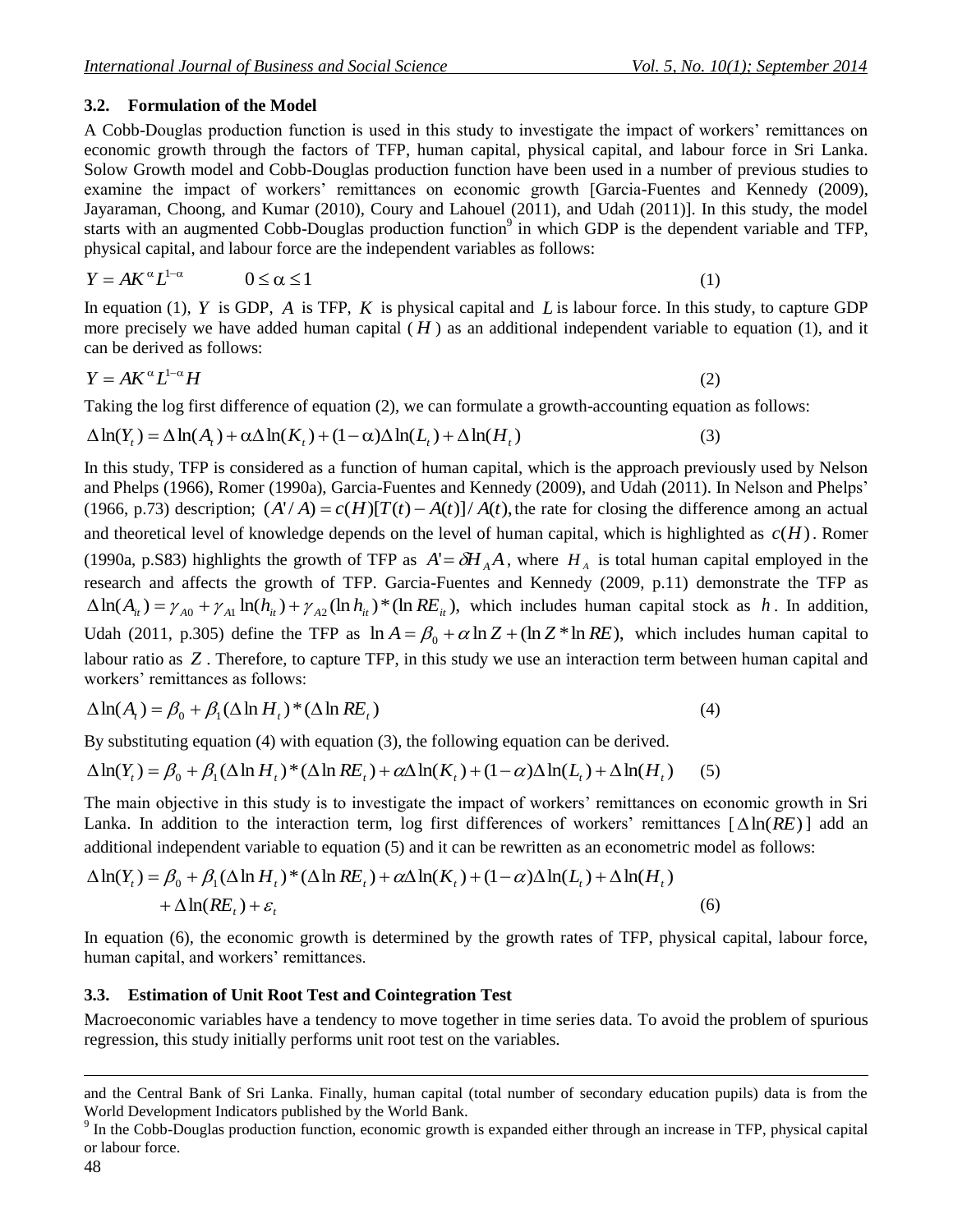Various alternative econometric tests are available to check whether a data series is stationary or not. When considering those tests, the Augmented Dickey-Fuller (ADF) and the Philips-Perron (PP) tests are the most popular. Based on the results depicted in Table 1, data series are found to be non-stationary in level, and stationary in first difference.

| <b>Variable</b>          | Level (with intercept) |                     | 1 <sup>st</sup> Difference (with intercept) |                     |  |
|--------------------------|------------------------|---------------------|---------------------------------------------|---------------------|--|
|                          | <b>ADF</b> Statistic   | <b>PP</b> Statistic | <b>ADF</b> Statistic                        | <b>PP</b> Statistic |  |
| ln Y                     | $-0.622368$            | $-2.051518$         | $-6.451649$                                 | $-13.06245$         |  |
| $\ln H$ * $\ln RE$       | $-2.088960$            | $-2.242490$         | $-6.716776$                                 | $-6.691147$         |  |
| ln K                     | $-1.346772$            | $-1.299470$         | $-4.815206$                                 | $-4.812062$         |  |
| $\ln L$                  | $-1.876534$            | $-2.569723$         | $-7.421078$                                 | $-7.265905$         |  |
| ln H                     | $-2.717037$            | $-2.297214$         | $-6.617070$                                 | $-6.442565$         |  |
| $ln$ RE                  | $-2.540556$            | $-2.723471$         | $-5.769518$                                 | $-7.826788$         |  |
| 1 per cent critical val. | $-3.646342$            | $-3.632900$         | $-3.646342$                                 | $-3.639407$         |  |
| 5 per cent critical val. | $-2.954021$            | $-2.948404$         | $-2.954021$                                 | $-2.951125$         |  |

#### **Table 1: Unit Root Test Results**

Based on the results in Table 2, the model has one cointegrated vector (error terms), which means there is a longrun relationship among the variables. Therefore, to investigate the relationship between workers' remittances and economic growth in Sri Lanka, we use vector error correction model (VECM). This is due to the facts that (i) all the macroeconomic variables are endogenous, proposing a multi-equation estimation, (ii) all the variables are nonstationary, proposing an estimation in first (or higher) differences and (iii) there is a cointegrating relationship in this model, suggesting the inclusion of the cointegration relationship as an additional regressor (Engle and Granger, 1987).

| <b>Hypothesized</b><br>No. of $CE(s)$ | <b>Eigenvalue</b> | <b>Trace</b><br><b>Statistic</b> | 5 Per Cent<br><b>Critical Value</b> | Prob.** |
|---------------------------------------|-------------------|----------------------------------|-------------------------------------|---------|
| None $*$                              | 0.879870          | 146.2776                         | 95.75366                            | 0.0000  |
| At most 1                             | 0.580116          | 29.39888                         | 29.79707                            | 0.0555  |
| At most 2                             | 0.426069          | 44.72100                         | 47.85613                            | 0.0956  |
| At most 3                             | 0.307078          | 25.84265                         | 29.79707                            | 0.1335  |
| At most 4                             | 0.265859          | 13.37016                         | 15.49471                            | 0.1019  |
| At most 5                             | 0.080739          | 2.862303                         | 3.841466                            | 0.0907  |

| <b>Table 2: Johansen Cointegration Rank Test Results</b> |  |  |  |  |
|----------------------------------------------------------|--|--|--|--|
|----------------------------------------------------------|--|--|--|--|

Trace test indicates 1 cointegrating eqn(s) at the 5 per cent level

\* denotes rejection of the hypothesis at the 5 per cent level

\*\*MacKinnon-Haug-Michelis (1999) p-values

#### **3.4. Empirical Long-Run and Short-Run Results**

The VECM is a restricted VAR that has cointegration restrictions created into the specification. Therefore, it is formulated for use with non-stationary series that are known to be cointegrated. The cointegration term is known as the error correction term since the deviation from the long-run equilibrium is corrected regularly through a series of partial short-run adjustments.

To run the model, we consider optimal lag length as two<sup>10</sup> [Akaike Information Criterion (AIC) value of lag length one is -12.81, but AIC value of lag length two is -14.25]. In equation (7) and Table 3 in Appendix show the long-run relationship between the economic growth and growth rates of TFP, physical capital, labour force, human capital and workers' remittances.

The standard growth elements behave as follows:

 $10$  A number of alternative ways are available for selecting optimal lag length for VECM. Among them, choosing the lowest AIC value is most common.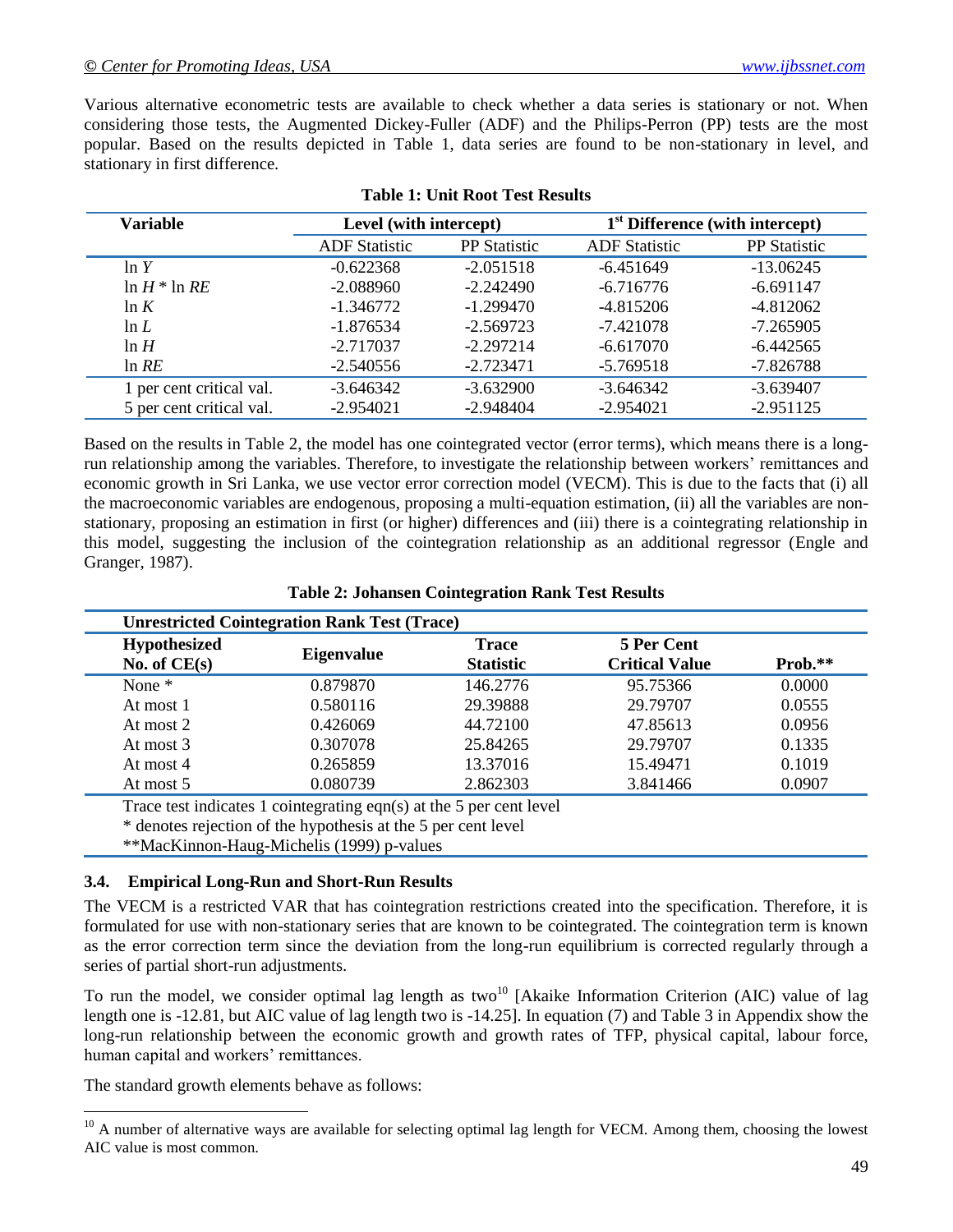$\ln A = \ln(h) * \ln(RE)$  (7)  $[-1.91]$   $[-2.36]$   $[5.23]$   $[0.94]$   $[-4.32]$ 

In(*Y*)  $=4.99 + 0.62$ ln(*A*)  $+1.05$   $\ln(K/2) - 5.29$  ln(*X*)  $-1.09$  ln(*A*)  $-1.09$  ln(*A*)  $-1.09$  ln(*A*)  $-1.09$  ln(*A*)  $-1.09$  ln(*A*)  $-1.09$  ln(*A*)  $-1.09$  ln(*A*)  $-1.09$  ln(*A*)  $-1.09$  ln(*A*)  $-1.09$  ln(*A*) The results regarding the long-run relationship between growth rate of TFP and economic growth indicate a positive and significant association at a level of 10 per cent. This means that for countries with low levels of human capital stock, remittances have a negative impact on economic growth. This result is in line with previous results identified by Garcia-Fuentes and Kennedy (2009) and Udah (2011). The empirical results of this study show that growth rates of physical capital are positive and statistically significantly related to economic growth in the long-run. This implies that physical capital positively influence the domestic productive sectors that generate dynamic production externalities as well as efficiency of domestic investment and thereby facilitates to economic growth of the country. The growth rates of workers' remittances are also indicate a positive and statistically significant to economic growth in the long-run. In this context, workers' remittances influence on the rate of growth of productive capacity in the receiving countries through three different channels including capital accumulation, labor force growth, and TFP growth. However, the long-run relationship between growth rate of labour force and economic growth is negative and statistically significant. Even though Romer (1990), Benhabib and Spiegal (1994), Garcia-Fuentes and Kennedy (2009), and Udah (2011) have identified a positive and statistically significant result on growth rate of human capital and economic growth, surprisingly, in this study we identified a negative and insignificant relationship.

Based on the results shown in Table 4 in Appendix, the coefficient of the C(1) is negative (-0.96) and statistically significant, which indicates that there is a long-run relationship among the variables. Moreover, based on the results shown in Table 5 in Appendix, the speed of adjustment is statistically significant and it takes approximately one year (1/0.96) to adjust to the equilibrium level of economic growth.

According to the Wald test results (Table 6 in Appendix), there is no short-run causality running from five independent variables (growth rates of TFP, physical capital, labour force, human capital, and workers' remittances) to the economic growth. All relationships' probability values of Chi-square represent more than 5 per cent<sup>11</sup>. This means the selected independent variables are not significant factors to explain the changes in the economic growth in the short run.

In evaluating the VECM and taking into consideration that there are two lags in each equation and the difficulty of forecasting each coefficient, especially since the coefficient signals alternate over time, it is necessary to examine the impulse response function (IRF) to confirm how the dependent variable responds to a positive shock (standard deviation) applied to one or more independent variables. The IRF allows the detection of how the model reacts over time to positive shock applied to the model variables. In this study, the IRF is analysed over a period of ten years. Figure 1 in Appendix shows the time behaviour of the economic growth in response to a positive shock applied to the other independent variables. In the first panel, we can see that the initial response of economic growth to it-self is positive in the first two and half years after that it has become negative. In the second panel, we can see that response of economic growth to TFP is negative in the following three years, and it becomes positive after six years onwards. In the third panel, the response of economic growth to physical capital is negative in the first three years after that it has become positive. Surprisingly, the response of economic growth to labour force is negative in the next ten years, which is shown in fourth panel. In the fifth panel, we can see that response of economic growth to human capital is negative in the first nine years after that it appears to be died out shortly. Finally, the response of economic growth to workers' remittances is positive for the whole ten years<sup>12</sup>.

 $11$  All relationships' probability values of F-statistic also represent more than 5 per cent. This means that the null hypothesis should be accepted and concludes that there is no short-run causality running from those independent variables to economic growth.

<sup>&</sup>lt;sup>12</sup> When considering general overview of our model,  $R^2$  value of this model is 0.63, and probability value of F-statistic is less than 5 per cent. It means that all the independent variables jointly influence dependent variable (results are shown in Table 4 in Appendix). To test the residual of the model, we initially use Breusch-Pagan-Godfrey Test. Based on the probability value of the test; we cannot reject the null hypothesis. It means model residual is homoskedasticity. Additionally, ARCH Test also shows that there is no ARCH effect in this model. Breusch-Godfrey Serial Correlation LM Test shows that there is no serial correlation problem in this model (all the residual testing results are shown in Table 7 in Appendix).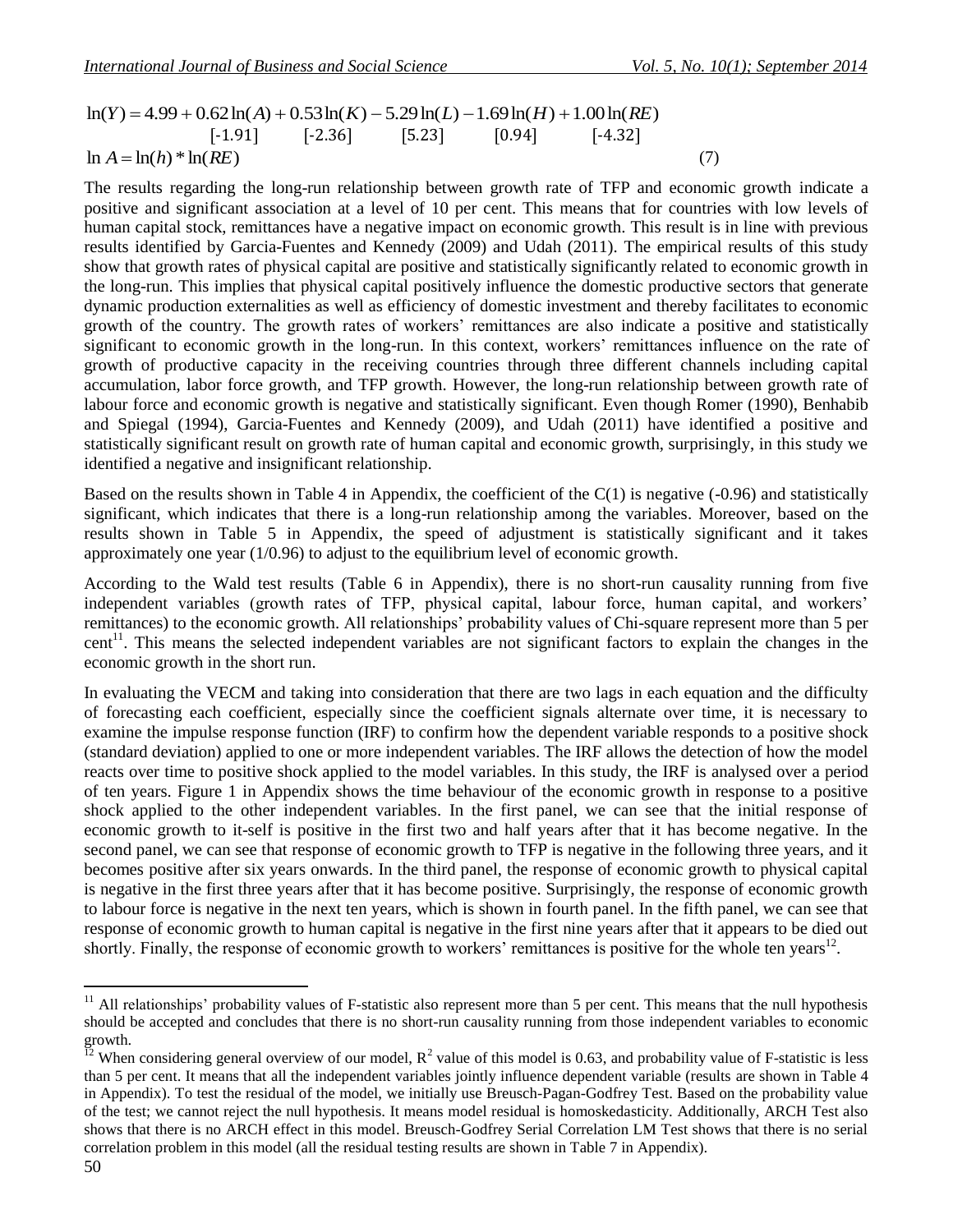#### *4. Conclusions and Policy Implications*

The empirical literature on the impact of workers' remittances for economic growth has shown ambiguous results, where some studies highlights a positive impact and others a negative impact on economic growth. This could be partly due to the complex paths through which workers' remittances can affect economic growth, and the various problems in constructing an appropriate empirical model to capture these complex relationships. By employing a VECM, this study attempts to overcome the weaknesses in dealing with the issue of endogeneity in previous empirical studies in the literature and thereby fill the existing gap.

Based on the results of the VECM, there is a long-run positive and statistically significant direct relationship between workers' remittances and economic growth. However, the indirect long-run impact of workers' remittances on economic growth through human capital is positive but significant at a level of 10 per cent. The Wald test results conclude that there is no short-run causality running between economic growth and other independent variables. Our long-run and short-run results are in line with results identified by Das and Chowdhury (2011). Using panel cointegration and pooled mean group approaches in 11 developing countries (including Sri Lanka), Das and Chowdhury (2011) have identified a positive long-run relationship between workers' remittances and economic growth. However, as far as short-run dynamics are concerned, they have not identified a significant relationship. Therefore, the impact of workers' remittances on economic growth in Sri Lanka remains inconclusive. The IRF enables detection of how the model responds over time to positive shock applied to the model variables, and concludes that the response of economic growth to workers' remittances is positive for the next ten years.

Policy makers have identified workers' remittances in Sri Lanka as a valuable means of BOP support and as a means of consumption cushioning. Therefore, to maximize the benefits of the migration process, policy makers need to commit, as part of a national development plan for the future, to enhance the skills of migrant workers in order to facilitate skilled employment opportunities with better wages. Furthermore, financial education and the necessary laws to protect migrant workers are other important areas in which the impact of workers' remittances could be magnified to benefit the Sri Lankan economy. Financial education would enable migrants and their dependents to manage remittances flow in a way that provides greater benefits. From the perspective of protecting migrant workers, the Sri Lankan Government should sign bilateral agreements and a memorandum of understandings on migration with foreign countries, with the objective of ensuring the protection of migrant workers and obtaining better quality jobs. Finally, to improve methods of remitting the funds through formal financial channels, policy makers, in consultation with banks and other financial institutions, should restructure the fees and other charges levied on inward workers' remittances. Therefore, through the implementation of such prudent migration policies, workers' remittances can be permanently turned into one of the main factors of Sri Lankan economic growth, in both short-run and long-run.

### *References*

- Acosta, P. (2006) *Labour Supply, School Attendance, and Remittances from International Migration: The Case of El Salvador*, World Bank Policy Research Working Study, World Bank, No. 3903.
- Adams, Jr. R. and Cuecuecha, A. (2010) Remittances, Household Expenditure, and Investment in Guatemala, *World Development,* 38 (11), 1626-1641.
- Balasubramanyam, U. N., Salisu, M., and Sapsford, D. (1999) Foreign Direct Investment as an Engine of Growth, *Journal of International Trade and Economic Development*, 8 (1), 29-40.
- Barajas, A., Chami, R., Fullenkamp, C., Gapen, M., and Montiel, P. (2009) *Do Worker's Remittances Promote Economic Growth?*, IMF Working Study, International Monetary Fund, No. 153.
- Benhabib, S. and Spiegel, M. (1994) The Role of Human Capital in Economic Development Evidence from Aggregate Cross Country Data, *Journal of Monetary Economics*, 34 (2), 143-173.
- Böhning, W. R. (1975) Some Thoughts of Emigration form the Mediterranean Basin, *International Labour Review*, 111 (3), 251-277.
- Burgess, R. and Haksar, V. (2005) *Migration and Foreign Remittances in the Philippines*, IMF Working Paper, International Monetary Fund, No. 111.
- Calero, C., Bedi, A., and Sparrow, R. (2008) *Remittances, Liquidity Constraints, and Human Capital Investments in Ecuador*, Discussion Paper, The Institute for the Study of Labour, No. 3358.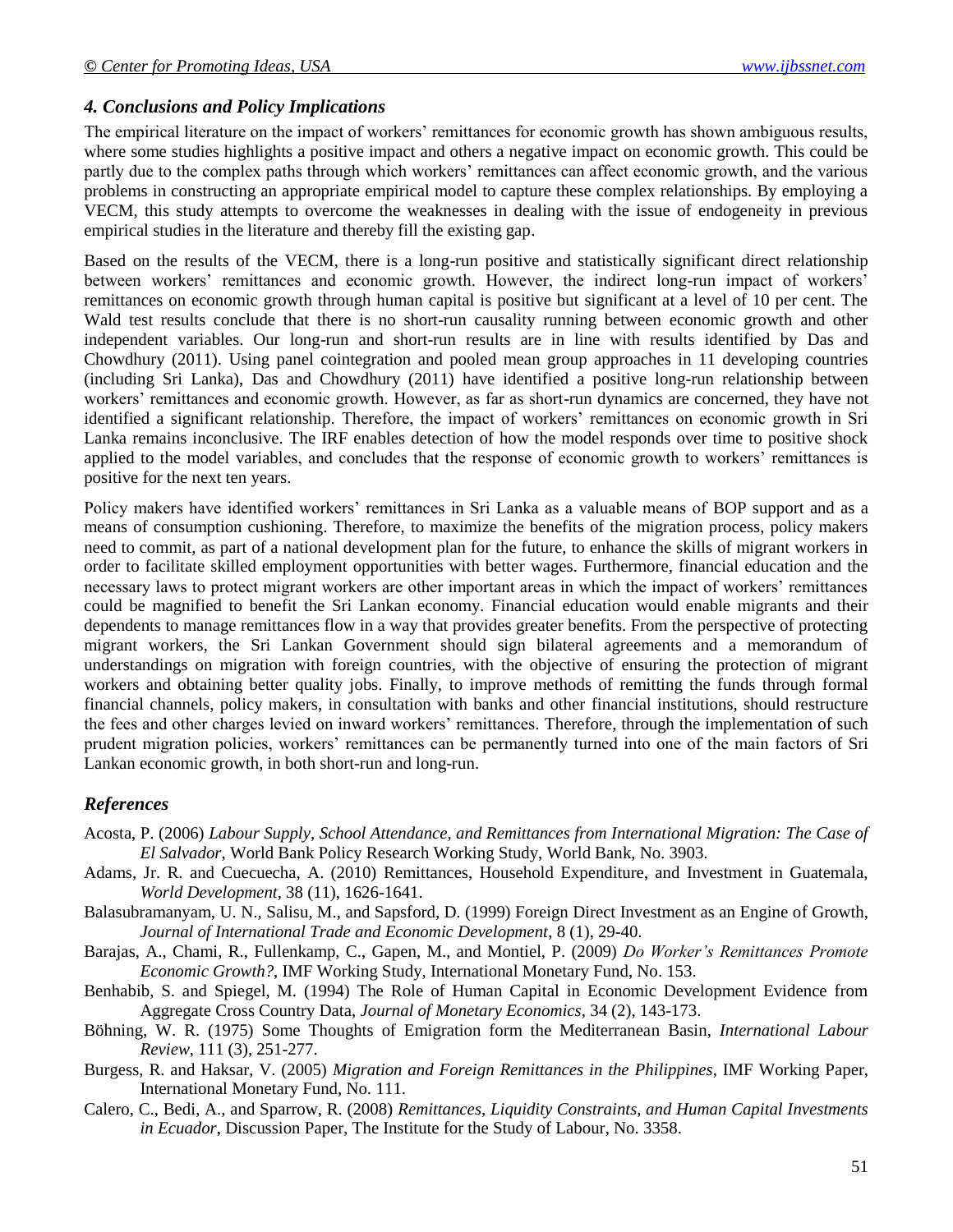Central Bank of Sri Lanka. (2012) *Annual Report*, Central Bank of Sri Lanka, Colombo, Sri Lanka.

- Chami, R., Barajas, A., Cosimano, T., Fullenkamp C., Gapen, M., and Montiel, P. (2008) *Macroeconomic Consequences of Remittances*, Occasional Study, International Monetary Fund, No. 259.
- Chami, R., Fullenkamp, C., and Jahjah, S. (2003) *Are Immigrant Remittance Flows a Source of Capital for Development?*, IMF Staff Papers, International Monetary Fund, No. 189.
- Chami, R., Hakura, D., and Montiel, P. (2009) *Remittances: An Automatic Stabilizer?*, IMF Working Study, International Monetary Fund, No. 91.
- Cooray, A. V. (2012) The Impact of Migrant Remittances on Economic Growth: Evidence from South Asia, *Research Online* [online], 20 (5), 985-998. Available from: <http://ro.uow.edu.au/commpapers/2866> [Accessed 5 August 2013].
- Coury, T. and Lahouel, M. (2011) *Economic Growth with Unlimited Supplies of Foreign Labour: Theory and Some Evidence from the GCC*, Working Paper, Belfer Center for Science and International Affairs, Dubai Initiative.
- Cox-Edwards, A. and Ureta, M. (2003) International Migration, Remittances, and Schooling: Evidence from El Salvador, *Journal of Development Economics*, 72 (2), 429-461.
- Das, A. and Chowdhury, M. (2011) Remittances and GDP Dynamics in 11 Developing Countries: Evidence from Panel Cointegration and PMG Techniques, *The Romanian Economics Journal*, 16 (42), 3-23.
- Das, A. and Serieux, J. (2010) *Remittances and Reverse Flows in Developing Countries*, Discussion Paper, International Development Economics Association, No. 02.
- Eller, M., Haiss, P., and Steiner, K. (2006) Foreign Direct Investment in the Financial Sector and Economic Growth in Central and Eastern Europe: The Crucial Role of the Efficiency Channel, *Emerging Market Review*, 7 (4), 300-319.
- Engle, R. F. and Granger, C. W. J. (1987) Cointegration and Error-Correction: Representation, Estimation and Testing*. Econometrica*, 55 (2), 251-276.
- Funkhouser, E. (2006) The Effect of Emigration on the Labour Market Outcomes of Sender Households: A Longitudinal Approach Using Data from Nicaragua, *Well-Being and Social Policy,* 2 (2), 5-25.
- Garcia-Fuentes, P. A. and Kennedy, P. L. (2009) Remittances and Economic Growth in Latin America and the Caribbean: The Impact of Human Capital Development, *Southern Agricultural Economics Association Annual Meeting,* Atlanta, Georgia, 31 January – 3 February 2009, 1-32.
- Giuliano, P. and Ruiz-Arranz, M. (2009) Remittances, Financial Development, and Growth, *Journal of Development Economics*, 90, 144-152.
- Glytsos, N. P. (2002) *Dynamic Effects of Migrant Remittances on Growth: An Econometric Model with an Application to Mediterranean Countries*, Discussion Paper, Centre of Planning and Economic Research, No. 74.
- Gunatilleke, G., Colombage, S. S., and Perera, M. (2010) *Macroeconomics Impact of International Migration: A Case Study of Sri Lanka*, Project Report, South Asia Network of Economic Research Institutes, No. 10-6.
- Habib, M. R. and Nourin, S. (2006) *Remittances and Real Investment: An Appraisal on South and South East Asian Economies*, Faculty of Economics, Chulalongkorn University, Asian Institute of Technology, Bangkok.
- Itzigsohn, J. (1995) Migrant Remittances, Labor Markets, and Household Strategies: A Comparative Analysis of Low-income Household Strategies in the Caribbean Basin, *Social Forces*, 74 (2), 633-655.
- Jawaid, S. T. and Raza, S. A. (2012) *Workers' Remittances and Economic Growth in South Asia*, MPRA Paper, No. 39001.
- Jayaraman, T. K., Choong, C. K., and Kumar, R. (2010) *A Study on the Role of Remittances in Fiji's Economic Growth: An Augmented Solow Model Approach*, School of Economics Working Study, The University of South Pacific, No. 06.
- Lopez-Cordova, E. and Olmedo, A. (2006) *International Remittances and Development:Existing Evidence, Policies and Recommendations*, INTAL-ITD Occasional Paper, Buenos Aires, No. 41.
- Lucas, R. E. B. (2005) *International Migration and Economic Development*, Stockholm: Expert Group on Development Issues, Swedish Ministry for Foreign Affairs.
- Lueth, E. and Ruiz-Arranz, M. (2007) *Are Workers' Remittances a Hedge Against Macroeconomics Shocks? The Case of Sri Lanka*, IMF Working Study, International Monetary Fund, No. 22.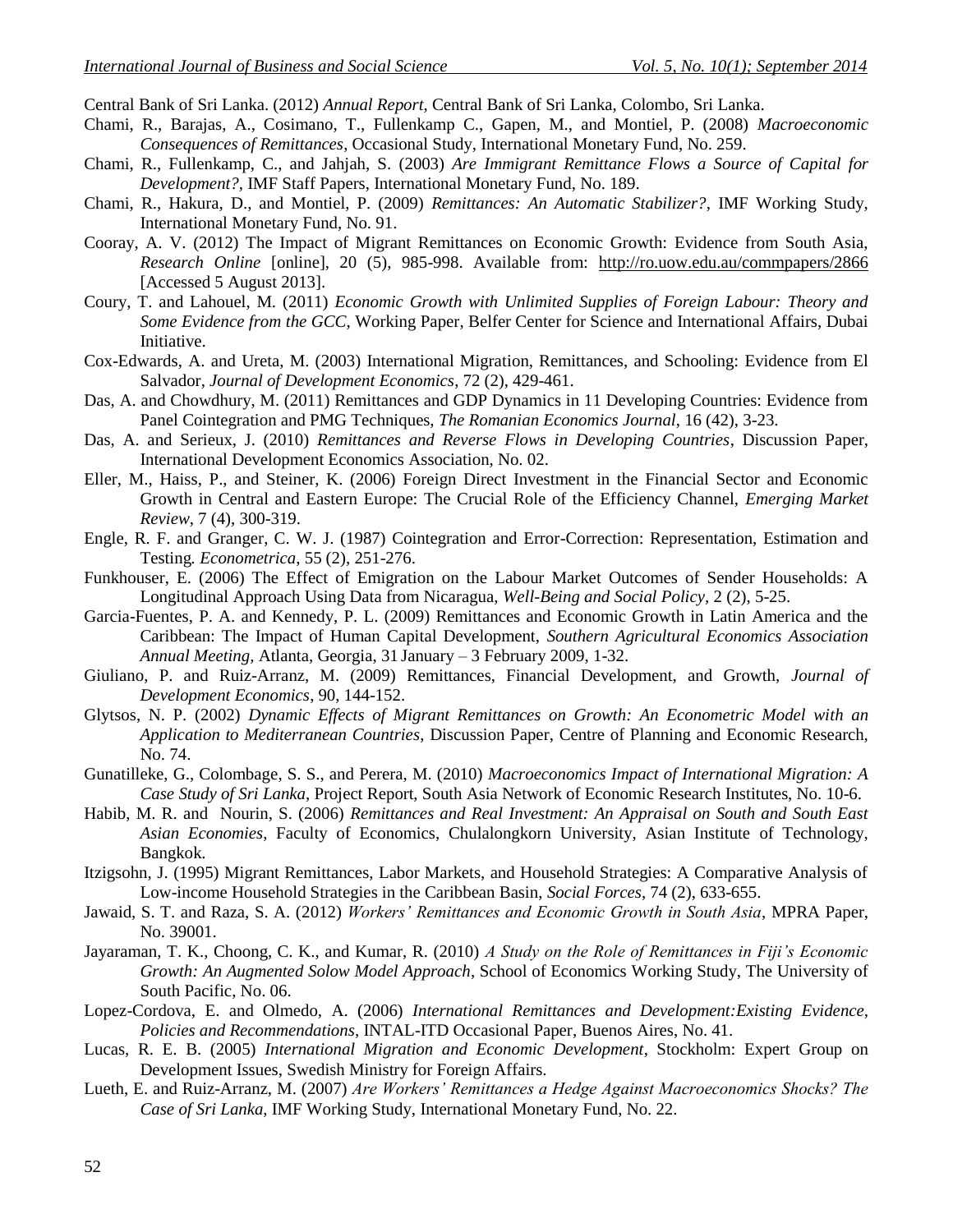- Makki, S. and Somwaru, A. (2004) Impact of Foreign Direct Investment and Trade on Economic Growth: Evidence from Developing Countries, *American Journal of Agricultural Economics*, 86 (3), 795-801.
- Mim, S. B. and Ali, M. S. B. (2012) *Through Which Channels Can Remittances Spur Economic Growth in MENA Countries?*, Economics Discussion Papers, Kiel Institute for the World Economy, No. 08.
- Naiditch, C. and Vranceanu, R. (2009) Migrant Wages, Remittances and Recipient Labor Supply in a Moral Hazard Model, *Economic Systems,* 33, 60-82.
- Nelson, R. and Phelps, E. (1966) Investment in Humans, Technological Diffusion, and Economic Growth, *The American Economic Review*, 56 (1/2), 69-75.
- Rajan, R. G. and Subramaniam, A. (2005) *What Undermines Aid's Impact on Growth?*, NBER Working Paper, No. 11657.
- Rapoport, H. and Docquier, F. (2005) *The Economics of Migrants' Remittances*, IZA Discussion Study, The Institute for the Study of Labor, No. 1531.
- Romer, P. (1990) Endogenous Technological Change, *The Journal of Political Economy*, 98 (5), S71-S102.
- Sayan, S. (2004) Guest Workers' Remittances and Output Fluctuations in Host and Home Countries: The Case of Remittances from Turkish Workers in Germany, *Emerging Markets Finance and Trade*, 40 (6), 68-81.
- Senbeta, A. (2013) Remittances and the Sources of Growth, *Applied Economics Letters* [online], 20 (6), 572-580. Available from: [http://dx.doi.org/10.1080/13504851.](http://dx.doi.org/10.1080/13504851)2012.718057 [Accessed 7 August 2013].
- Siddique, A., Selvanathan, E. A., and Selvanathan, S. (2010) *Remittances and Economic Growth: Empirical Evidence from Bangladesh, India and Sri Lanka*, Discussion Study, University of Western Australia, No. 10.27.
- Sofranko, A. J. and Idris, K. (1999) Use of Overseas Migrants' Remittances to the Extended Family for Business Investment, *Rural Sociological*, 64 (3), 464-481.
- Stahl, C. W. and Habib, A. (1989) The Impact of Overseas Workers' Remittances on Indigenous Industries: Evidence from Bangladesh, *The Developing Economies,* 27 (3), 269-285.
- Udah, E. B. (2011) Remittances, Human Capital, and Economic Performance in Nigeria, *Journal of Sustainable Development in Africa*, 13 (4), 300-318.
- World Bank. (2010) *Global Development Finance - External Debt of Developing Countries*, World Bank, Washington D C.

#### **Appendix**

| Vector Error Correction Estimates: T-statistics in [] |              |  |  |  |
|-------------------------------------------------------|--------------|--|--|--|
| <b>Cointegrating Eq:</b>                              | Coint.Eq1    |  |  |  |
| $LNY(-1)$                                             | 1.000000     |  |  |  |
| $LNHRE(-1)$                                           | $-0.617738$  |  |  |  |
|                                                       | $[-1.90913]$ |  |  |  |
| $LNK(-1)$                                             | $-0.531891$  |  |  |  |
|                                                       | $[-2.35932]$ |  |  |  |
| $LNL(-1)$                                             | 5.290330     |  |  |  |
|                                                       | [5.22930]    |  |  |  |
| $LNH(-1)$                                             | 1.690946     |  |  |  |
|                                                       | [0.94194]    |  |  |  |
| $LNRE(-1)$                                            | $-0.995236$  |  |  |  |
|                                                       | $[-4.31814]$ |  |  |  |
| C                                                     | -4.992674    |  |  |  |

**Table 3: VECM Estimates – Long-Run**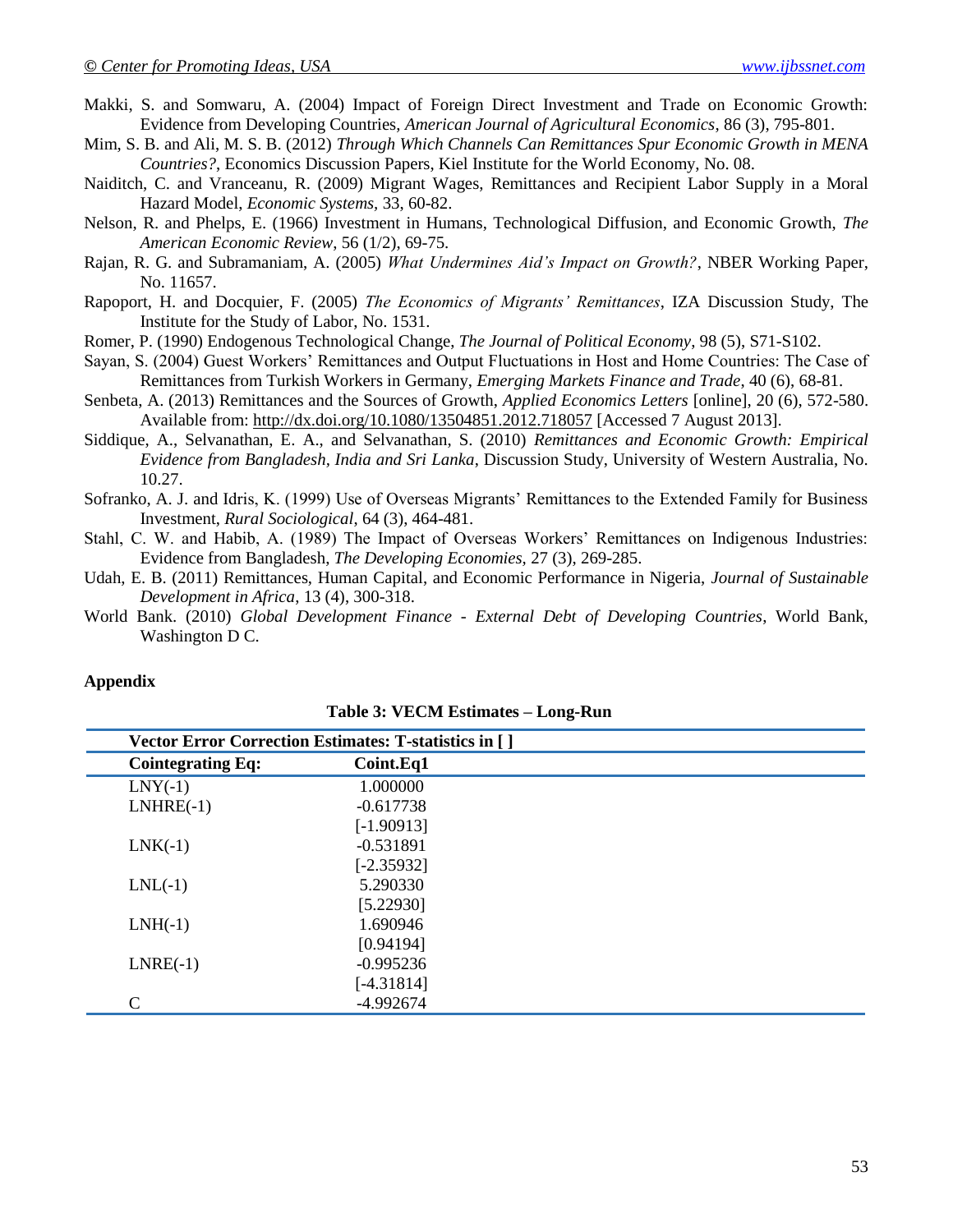| <b>Dependent Variable: D(LNY)</b> |             |                       |             |          |
|-----------------------------------|-------------|-----------------------|-------------|----------|
|                                   | Coefficient | <b>Std. Error</b>     | t-Statistic | Prob.    |
|                                   |             |                       |             |          |
| C(1)                              | $-0.964753$ | 0.315204              | $-3.060721$ | 0.0064   |
| C(2)                              | 0.328082    | 0.192600              | 1.358925    | 0.1901   |
| C(3)                              | 0.050736    | 0.192600              | 0.263424    | 0.7951   |
| C(4)                              | $-1.331661$ | 1.778509              | $-0.748751$ | 0.4632   |
| C(5)                              | $-1.891151$ | 1.112509              | $-1.699897$ | 0.1055   |
| C(6)                              | $-0.971331$ | 0.783619              | $-1.239545$ | 0.2302   |
| C(7)                              | $-1.193995$ | 0.794801              | $-1.502256$ | 0.1495   |
| C(8)                              | $-0.447744$ | 6.865412              | $-0.065217$ | 0.9487   |
| C(9)                              | 8.486697    | 6.983678              | 1.215219    | 0.2392   |
| C(10)                             | 4.790334    | 11.20706              | 0.427439    | 0.6739   |
| C(11)                             | 7.147546    | 6.265984              | 1.140690    | 0.2682   |
| C(12)                             | 0.922960    | 0.585549              | 1.576231    | 0.1315   |
| C(13)                             | 1.272574    | 0.487952              | 2.607990    | 0.0173   |
| C(14)                             | 0.163156    | 0.243340              | 0.670485    | 0.5106   |
| R-squared                         | 0.630301    | Mean dependent var    |             | 0.086381 |
| Adjusted R-squared                | 0.377349    | S.D. dependent var    |             | 0.522561 |
| S.E. of regression                | 0.412343    | Akaike info criterion |             | 1.362496 |
| F-statistic                       | 2.491779    | Hannan-Quinn criter.  |             | 1.576115 |
| Prob(F-statistic)                 | 0.034534    | Durbin-Watson stat    |             | 1.658013 |

## **Table 4: Least Squares - Long-Run Causality with Economic Growth**

## **Table 5: VECM Estimates – Short-Run**

| Vector Error Correction Estimate: T-statistics in [ ] |              |              |                                       |              |              |              |
|-------------------------------------------------------|--------------|--------------|---------------------------------------|--------------|--------------|--------------|
| <b>Error Correction</b>                               | D(LNY)       | D(LNHRE)     | D(LNK)                                | D(LNL)       | D(LNH)       | D(LNRE)      |
|                                                       |              |              |                                       |              |              |              |
| CointEq1                                              | $-0.964753$  | $-0.501281$  | $-0.223221$                           | 0.016090     | $-0.047964$  | $-0.161252$  |
|                                                       | $[-3.06072]$ | $[-2.17840]$ | $[-2.45417]$                          | [1.69697]    | $[-1.33420]$ | $[-2.37583]$ |
| $D(LNY(-1))$                                          | 0.328082     | 0.305912     | 0.161272                              | $-0.007546$  | 0.032416     | 0.108989     |
|                                                       | [1.35893]    | [1.73563]    | [2.31490]                             | $[-1.03898]$ | [1.17728]    | [2.09652]    |
| $D(LNY(-2))$                                          | 0.050736     | 0.103028     | 0.115413                              | $-0.000165$  | 0.007909     | 0.011400     |
|                                                       | [0.26342]    | [0.73274]    | [2.07664]                             | $[-0.02843]$ | [0.36004]    | [0.27488]    |
| $D(LNHRE(-1))$                                        | $-1.331661$  | $-1.402555$  | $-0.644047$                           | 0.085350     | $-0.122611$  | $-0.397082$  |
|                                                       | $[-0.74875]$ | $[-1.08022]$ | $[-1.25494]$                          | [1.59534]    | $[-0.60447]$ | $[-1.03687]$ |
| $D(LNHRE(-2))$                                        | $-1.891151$  | $-1.321239$  | $-0.866481$                           | 0.014083     | $-0.142781$  | $-0.852937$  |
|                                                       | $[-1.69990]$ | $[-1.62677]$ | $[-2.69908]$                          | [0.42084]    | $[-1.12529]$ | $[-3.56053]$ |
| $D(LNK(-1))$                                          | $-0.971331$  | $-0.569660$  | $-0.147801$                           | $-0.029991$  | $-0.111543$  | 0.260213     |
|                                                       | $[-1.23955]$ | $[-0.99577]$ | $[-0.65363]$                          | $[-1.27231]$ | $[-1.24807]$ | [1.54215]    |
| $D(LNK(-2))$                                          | $-1.193995$  | $-0.725756$  | $-0.070939$                           | $-0.048852$  | $-0.108946$  | 0.005761     |
|                                                       | $[-1.50226]$ | $[-1.25078]$ | $[-0.30931]$                          | $[-2.04329]$ | $[-1.20185]$ | [0.03366]    |
| $D(LNL(-1))$                                          | $-0.447744$  | 5.944950     | $-0.864985$                           | $-0.373693$  | 1.140065     | $-2.217717$  |
|                                                       | $[-0.06522]$ | [1.18612]    | $[-0.43662]$                          | $[-1.80949]$ | [1.45600]    | $[-1.50017]$ |
| $D(LNL(-2))$                                          | 8.486697     | 10.48487     | $-2.207060$                           | $-0.041928$  | 1.554792     | 1.141387     |
|                                                       | [1.21522]    | [2.05649]    | $[-1.09519]$                          | $[-0.19958]$ | [1.95204]    | [0.75901]    |
| $D(LNH(-1))$                                          | 4.790334     | 6.080468     | 2.803555                              | $-0.532802$  | 0.547584     | 0.938618     |
|                                                       | [0.42744]    | [0.74318]    | [0.86692]                             | $[-1.58045]$ | [0.42841]    | [0.38895]    |
| $D(LNH(-2))$                                          | 7.147546     | 6.714634     | 4.355836                              | 0.074810     | 0.781732     | 5.332916     |
|                                                       | [1.14069]    | [1.46785]    | [2.40904]                             | [0.39690]    | [1.09388]    | [3.95254]    |
| $D(LNRE(-1))$                                         | 0.922960     | 0.350532     | $-0.074383$                           | $-0.001955$  | 0.064486     | $-0.034613$  |
|                                                       | [1.57623]    | [0.82000]    | $[-0.44022]$                          | $[-0.11098]$ | [0.96560]    | $[-0.27452]$ |
| $D(LNRE(-2))$                                         | 1.272574     | 0.647098     | 0.314188                              | $-0.002412$  | 0.065626     | 0.459675     |
|                                                       | [2.60799]    | [1.81652]    | [2.23138]                             | $[-0.16432]$ | [1.17923]    | [4.37497]    |
| $\mathbf C$                                           | 0.163156     | 0.138539     | 0.225258                              | 0.019567     | 0.000198     | 0.134729     |
|                                                       | [0.67048]    | [0.77984]    | [3.20795]                             | [2.67305]    | [0.00713]    | [2.57128]    |
|                                                       |              |              |                                       |              |              |              |
|                                                       |              |              |                                       |              |              |              |
| R-squared                                             | 0.630301     | 0.434778     | 0.496716                              | 0.534639     | 0.385502     | 0.907384     |
| Adj. R-squared                                        | 0.377349     | 0.048048     | 0.152363                              | 0.216235     | $-0.034945$  | 0.844015     |
| Sum sq. resids                                        | 3.230516     | 1.721775     | 0.268999                              | 0.002923     | 0.042022     | 0.149786     |
| S.E. equation                                         | 0.412343     | 0.301031     | 0.118987                              | 0.012404     | 0.047028     | 0.088789     |
| F-statistic                                           | 2.491779     | 1.124241     | 1.442463                              | 1.679120     | 0.916886     | 14.31906     |
| Log likelihood                                        | $-8.481186$  | 1.902035     | 32.53272                              | 107.1462     | 63.16533     | 42.19349     |
| Akaike AIC                                            | 1.362496     | 0.733210     | $-1.123195$                           | $-5.645224$  | $-2.979717$  | $-1.708696$  |
| Schwarz SC                                            | 1.997378     | 1.368092     | $-0.488313$                           | $-5.010342$  | $-2.344835$  | $-1.073814$  |
| Mean depend.                                          | 0.086381     | 0.208096     | 0.092061                              | 0.013961     | 0.021004     | 0.139424     |
| S.D. depend.                                          | 0.522561     | 0.308535     | 0.129239                              | 0.014011     | 0.046228     | 0.224811     |
|                                                       |              |              |                                       |              |              |              |
| Log likelihood                                        |              | 325.1725     | Determin. resid covariance (dof adj.) |              |              | 3.05E-15     |
| Akaike information criterion                          |              | $-14.25288$  | Determinant resid covariance          |              |              | $1.11E-16$   |
| Schwarz criterion                                     |              | $-10.17149$  |                                       |              |              |              |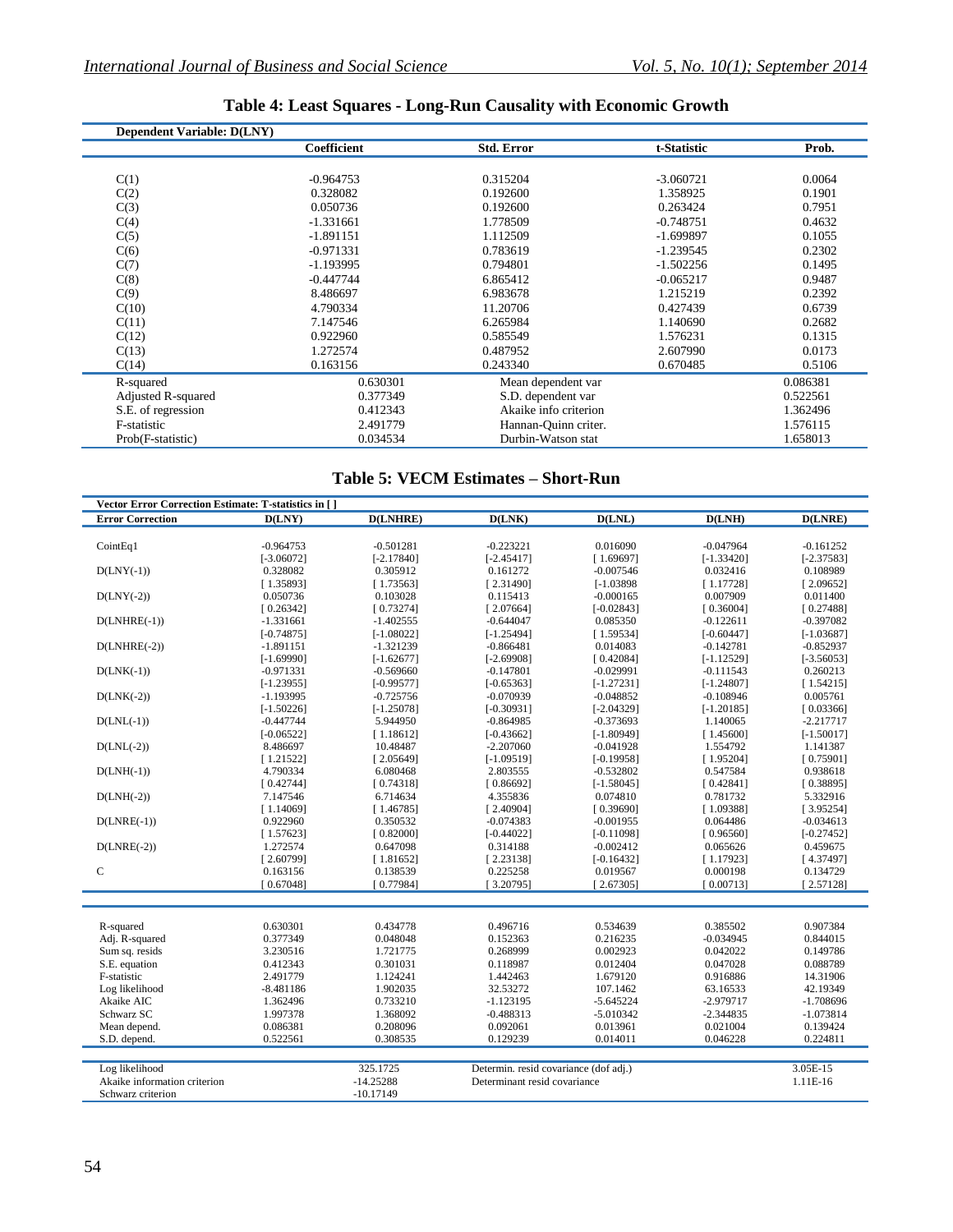| <b>GDP and Interaction Term Between Human Capital and Remittances</b> |                              |        |             |  |  |  |
|-----------------------------------------------------------------------|------------------------------|--------|-------------|--|--|--|
| <b>Test Statistic</b>                                                 | Value                        | df     | Probability |  |  |  |
| F-statistic                                                           | 1.489162                     | (2,19) | 0.2507      |  |  |  |
| Chi-square                                                            | 2.978324                     | 2      | 0.2256      |  |  |  |
| <b>GDP</b> and Physical Capital                                       |                              |        |             |  |  |  |
| <b>Test Statistic</b>                                                 | Value                        | df     | Probability |  |  |  |
| F-statistic                                                           | 1.783480                     | (2,19) | 0.1951      |  |  |  |
| Chi-square                                                            | 3.566960                     | 2      | 0.1681      |  |  |  |
| <b>GDP and Larbor Force</b>                                           |                              |        |             |  |  |  |
| <b>Test Statistic</b>                                                 | Value                        | df     | Probability |  |  |  |
| F-statistic                                                           | 0.822867                     | (2,19) | 0.4542      |  |  |  |
| Chi-square                                                            | 1.645734                     | 2      | 0.4392      |  |  |  |
|                                                                       | <b>GDP</b> and Human Capital |        |             |  |  |  |
| <b>Test Statistic</b>                                                 | Value                        | df     | Probability |  |  |  |
| F-statistic                                                           | 0.710072                     | (2,19) | 0.5042      |  |  |  |
| Chi-square                                                            | 1.420145                     | 2      | 0.4916      |  |  |  |
| <b>GDP and Workers' Remittances</b>                                   |                              |        |             |  |  |  |
| <b>Test Statistic</b>                                                 | Value                        | df     | Probability |  |  |  |
| F-statistic                                                           | 2.302706                     | (2,19) | 0.0748      |  |  |  |
| Chi-square                                                            | 4.605412                     | 2      | 0.0550      |  |  |  |

**Table 6: Wald Test - Short-Run Causality with Economic Growth**

## **Table 7: Residual Tests Results of the Model**

| <b>Heteroskedasticity Test: Breusch-Pagan-Godfrey</b> |                                      |                      |        |  |  |  |  |
|-------------------------------------------------------|--------------------------------------|----------------------|--------|--|--|--|--|
| F-statistic                                           | 0.948227                             | Prob. $F(18,14)$     | 0.5498 |  |  |  |  |
| $Obs*R$ -squared                                      | 18.12944                             | Prob. Chi-Square(18) | 0.4472 |  |  |  |  |
| Scaled explain. SS                                    | 5.485817                             | Prob. Chi-Square(18) | 0.9979 |  |  |  |  |
|                                                       | <b>Heteroskedasticity Test: ARCH</b> |                      |        |  |  |  |  |
| F-statistic                                           | 0.467812                             | Prob. $F(2,28)$      | 0.6312 |  |  |  |  |
| $Obs*R$ -squared                                      | 1.002375                             | Prob. Chi-Square(2)  | 0.6058 |  |  |  |  |
| <b>Breusch-Godfrey Serial Correlation LM Test</b>     |                                      |                      |        |  |  |  |  |
| F-statistic                                           | 1.779131                             | Prob. $F(2,17)$      | 0.1988 |  |  |  |  |
| $Obs*R$ -squared                                      | 5.711700                             | Prob. Chi-Square(2)  | 0.0575 |  |  |  |  |